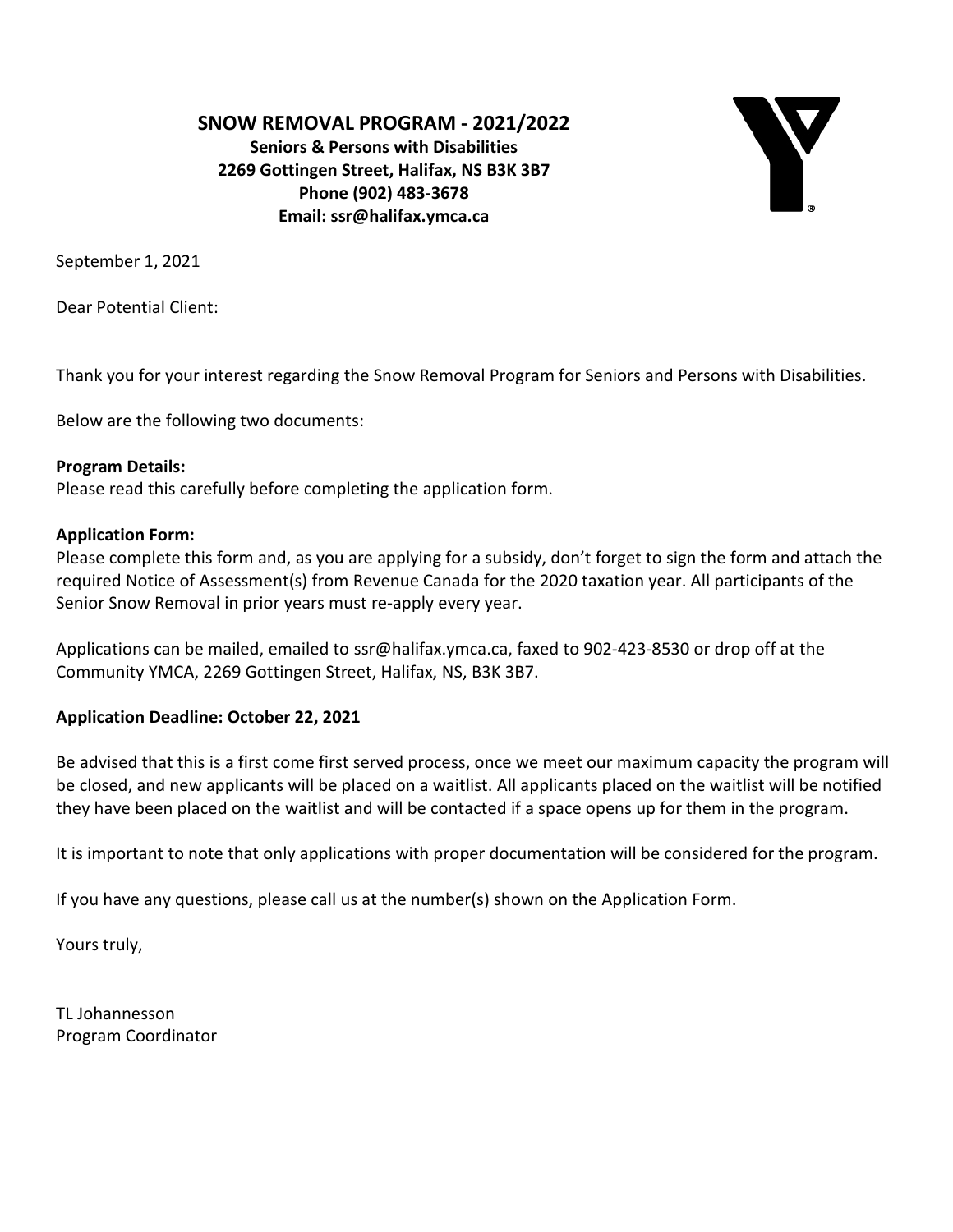### **SNOW REMOVAL PROGRAM 2021/2022 Seniors & Persons with Disabilities 2269 Gottingen Street, Halifax, NS B3K 3B7 Phone (902) 483-3678 Email: ssr@halifax.ymca.ca**

# **2021/2022 PROGRAM DETAILS**

### **Who Qualifies?**

The program is available to **all** seniors (65yrs. +) and persons with disabilities residing in Halifax Regional Municipality who can meet the following conditions:

- The program is **NOT** available to Landlords.
- You must reside in a single dwelling home that you own or rent.
- The total gross household income of all people living on the premises aged 18 or over **must not exceed \$32,000.**

#### **How it Works:**

The program provides a subsidized snow removal service to our clients for the removal of snow for safe access to where snow removal is the responsibility of the Municipality. This includes front and back steps, walkways, ramps and access to fuel tanks and the Client is responsible for keeping these areas free of obstructions.

**The program will pay the contractor directly for this service.**

# **The subsidy does NOT apply to the cost of clearing driveways.**

**If you want your driveway cleared the contractor may quote you a price, YOU will pay the contractor directly for driveway snow removal.**

If you can comply with the conditions noted above and wish to apply for this subsidized service, please fill out the following application form and provide the required information.

#### **NOTE: THIS IS FIRST COME FIRST SERVED PROCESS, ONLY RESPONSES WITH PROPER DOCUMENTATION WILL BE CONSIDERED.**

Once you have sent in your application, successful applicants will be notified by the beginning of November 2021. If you send in your application after November 1, 2021 please allow 2 weeks for processing and you will be contacted regarding your acceptance into the program.

All participants of the Senior Snow Removal in prior years must re-apply every year.

## **Community Partner:**

Halifax Regional Municipality